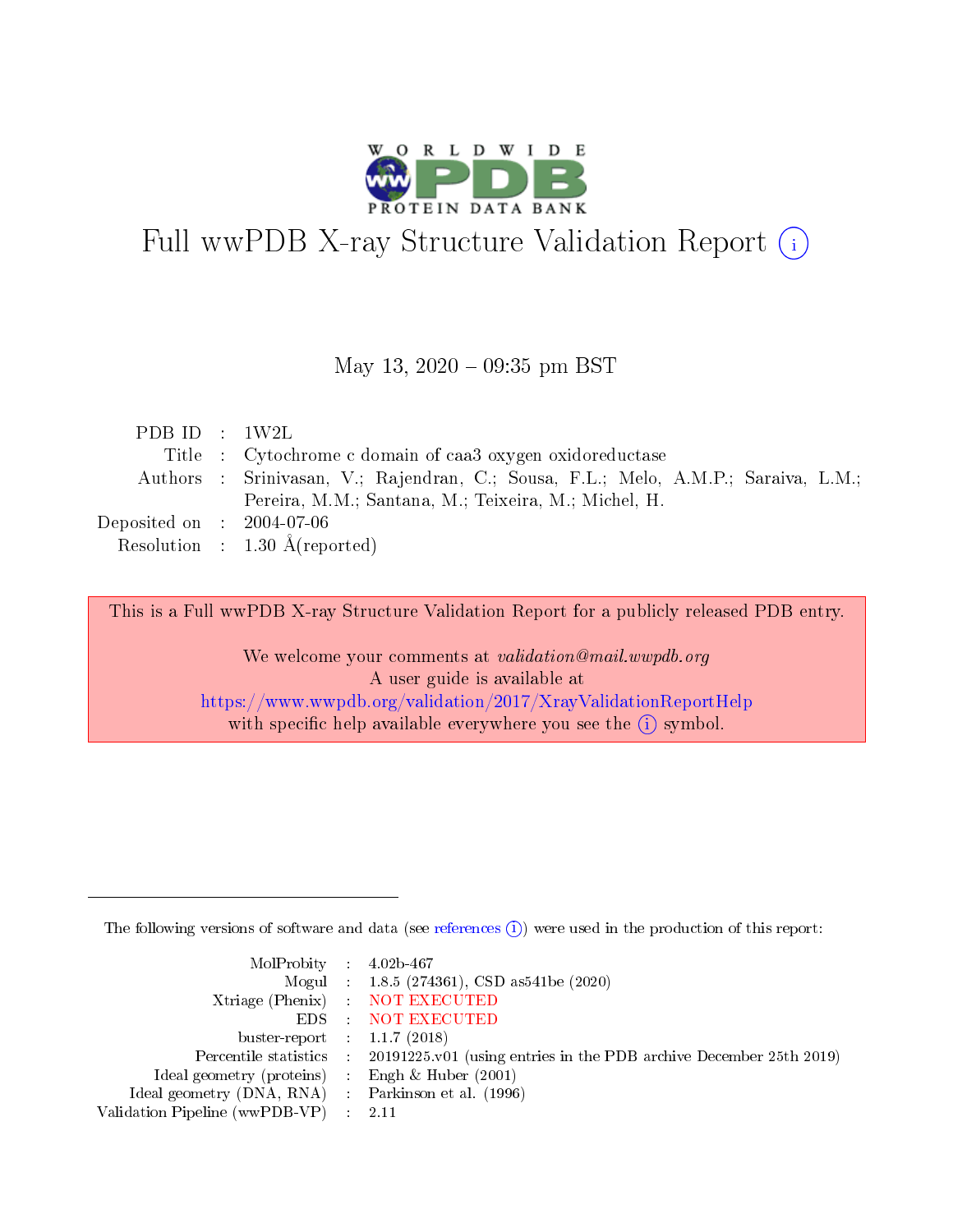# 1 [O](https://www.wwpdb.org/validation/2017/XrayValidationReportHelp#overall_quality)verall quality at a glance  $(i)$

The following experimental techniques were used to determine the structure: X-RAY DIFFRACTION

The reported resolution of this entry is 1.30 Å.

Percentile scores (ranging between 0-100) for global validation metrics of the entry are shown in the following graphic. The table shows the number of entries on which the scores are based.



| Metric                | Whole archive        | Similar resolution                                         |
|-----------------------|----------------------|------------------------------------------------------------|
|                       | $(\#\text{Entries})$ | $(\#\text{Entries}, \text{resolution range}(\text{\AA}) )$ |
| Clashscore            | 141614               | $1101(1.30-1.30)$                                          |
| Ramachandran outliers | 138981               | $1058(1.30-1.30)$                                          |
| Sidechain outliers    | 138945               | $1058(1.30-1.30)$                                          |

The table below summarises the geometric issues observed across the polymeric chains and their fit to the electron density. The red, orange, yellow and green segments on the lower bar indicate the fraction of residues that contain outliers for  $\geq=3$ , 2, 1 and 0 types of geometric quality criteria respectively. A grey segment represents the fraction of residues that are not modelled. The numeric value for each fraction is indicated below the corresponding segment, with a dot representing fractions  $\leq=5\%$ 

Note EDS was not executed.

| Mol | ${\rm Chain}$ | Length | Quality of chain |     |  |
|-----|---------------|--------|------------------|-----|--|
|     |               |        |                  |     |  |
|     | . .           | 99     | 82%              | 12% |  |

The following table lists non-polymeric compounds, carbohydrate monomers and non-standard residues in protein, DNA, RNA chains that are outliers for geometric or electron-density-fit criteria:

|     |      |  | Mol   Type   Chain   Res   Chirality   Geometry   Clashes   Electron density |
|-----|------|--|------------------------------------------------------------------------------|
| TRS | 1101 |  |                                                                              |

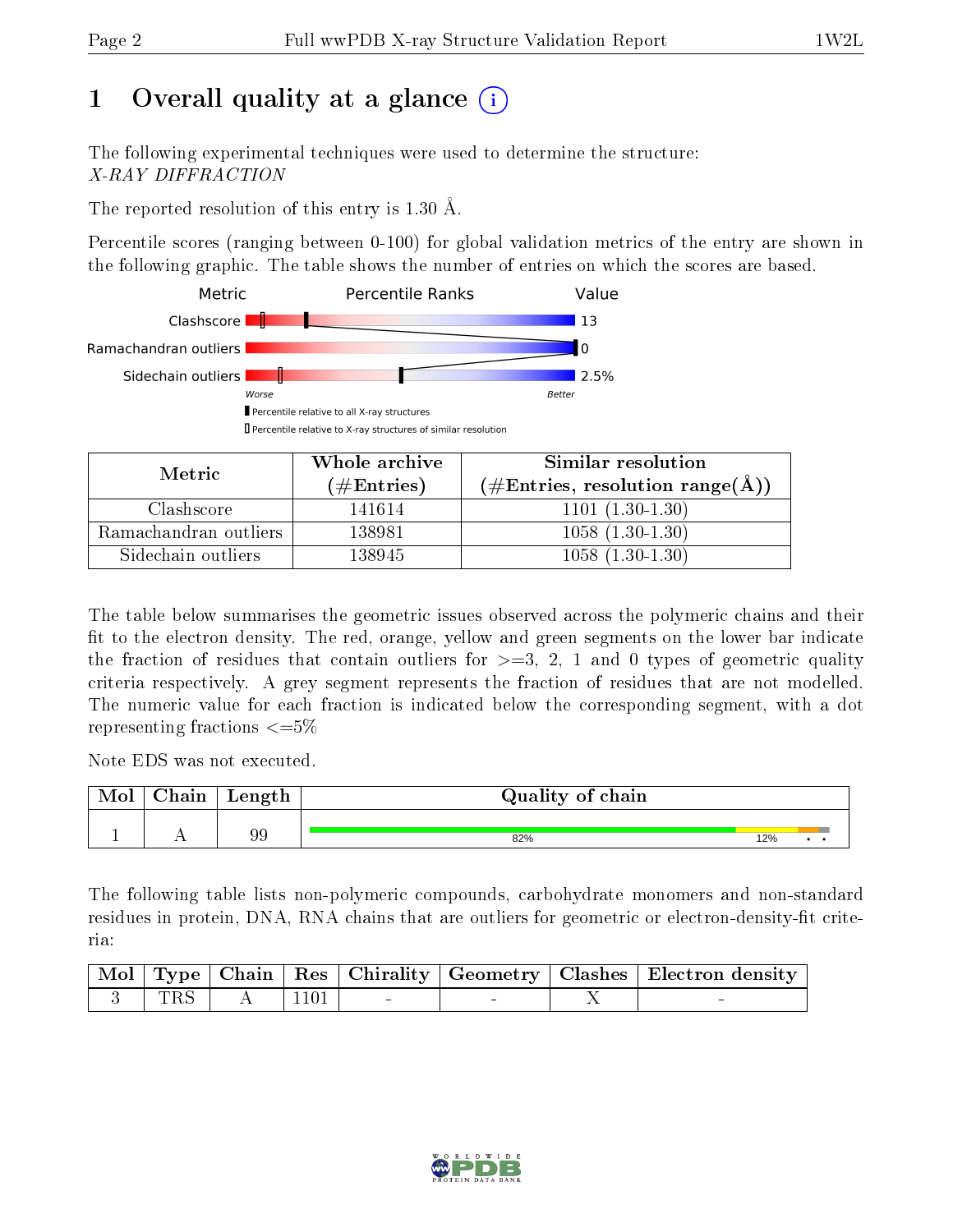# 2 Entry composition (i)

There are 5 unique types of molecules in this entry. The entry contains 932 atoms, of which 0 are hydrogens and 0 are deuteriums.

In the tables below, the ZeroOcc column contains the number of atoms modelled with zero occupancy, the AltConf column contains the number of residues with at least one atom in alternate conformation and the Trace column contains the number of residues modelled with at most 2 atoms.

Molecule 1 is a protein called CYTOCHROME OXIDASE SUBUNIT II.

| Mol | Chain   Residues | Atoms       |  |    |  |  | ZeroOcc   AltConf   Trace |  |
|-----|------------------|-------------|--|----|--|--|---------------------------|--|
|     | 07               | Total<br>46 |  | 28 |  |  |                           |  |
|     |                  |             |  |    |  |  |                           |  |

• Molecule 2 is HEME C (three-letter code: HEC) (formula:  $C_{34}H_{34}FeN_4O_4$ ).



|  | Mol   Chain   Residues | Atoms      |  |  | ZeroOcc   AltConf |  |  |
|--|------------------------|------------|--|--|-------------------|--|--|
|  |                        | Total C Fe |  |  |                   |  |  |
|  |                        |            |  |  |                   |  |  |

 Molecule 3 is 2-AMINO-2-HYDROXYMETHYL-PROPANE-1,3-DIOL (three-letter code: TRS) (formula:  $C_4H_{12}NO_3$ ).

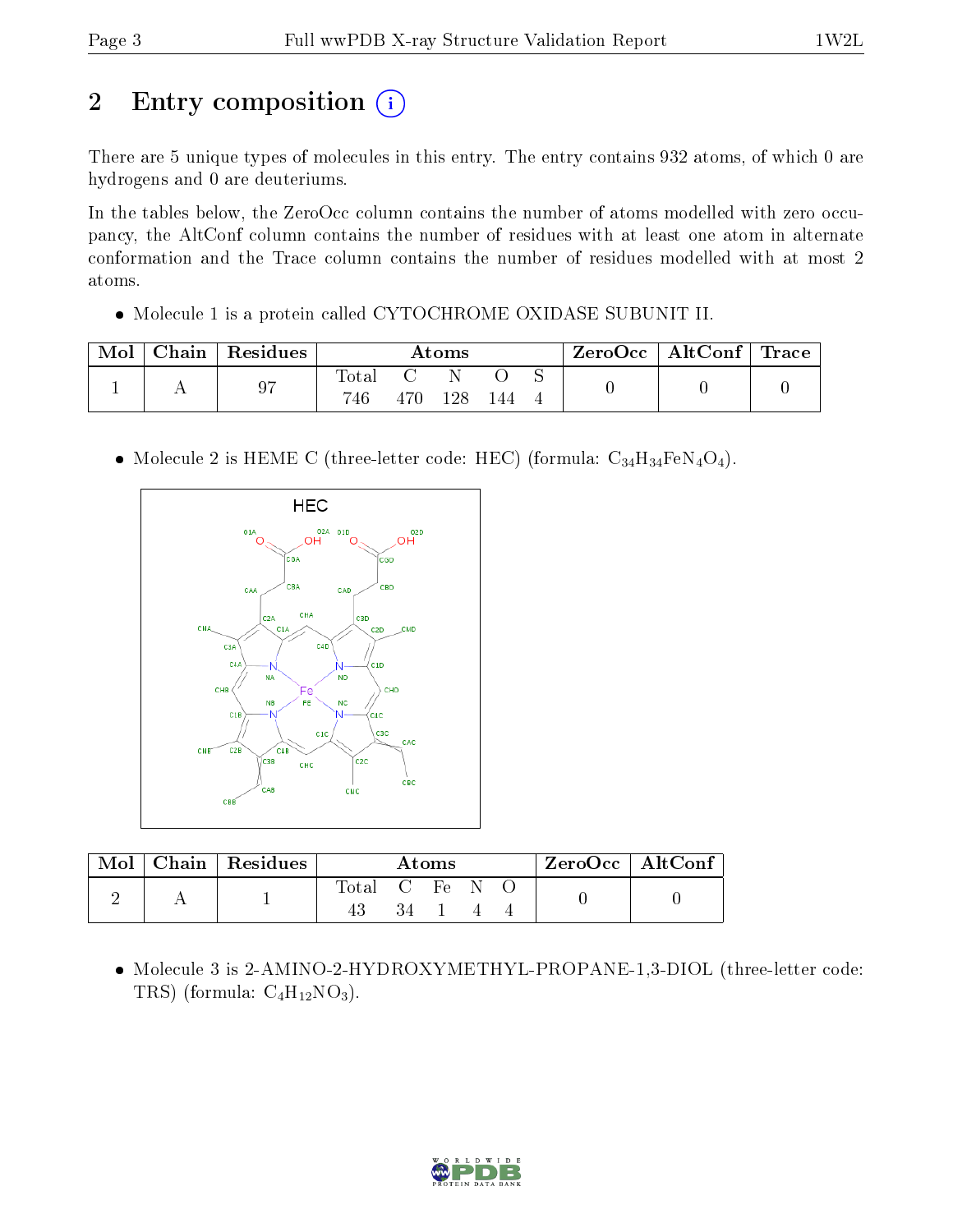

|  | $\text{Mol}$   Chain   Residues | A toms |  |  |  | $ZeroOcc \mid AltConf \mid$ |
|--|---------------------------------|--------|--|--|--|-----------------------------|
|  |                                 |        |  |  |  |                             |

 $\bullet$  Molecule 4 is ACETATE ION (three-letter code: ACT) (formula:  $\rm{C_2H_3O_2}).$ 



|  | Mol   Chain   Residues | Atoms     |  |  | $\rm{ZeroOcc}$   Alt $\overline{\rm{Conf}}$ , |  |
|--|------------------------|-----------|--|--|-----------------------------------------------|--|
|  |                        | Total C C |  |  |                                               |  |

• Molecule 5 is water.

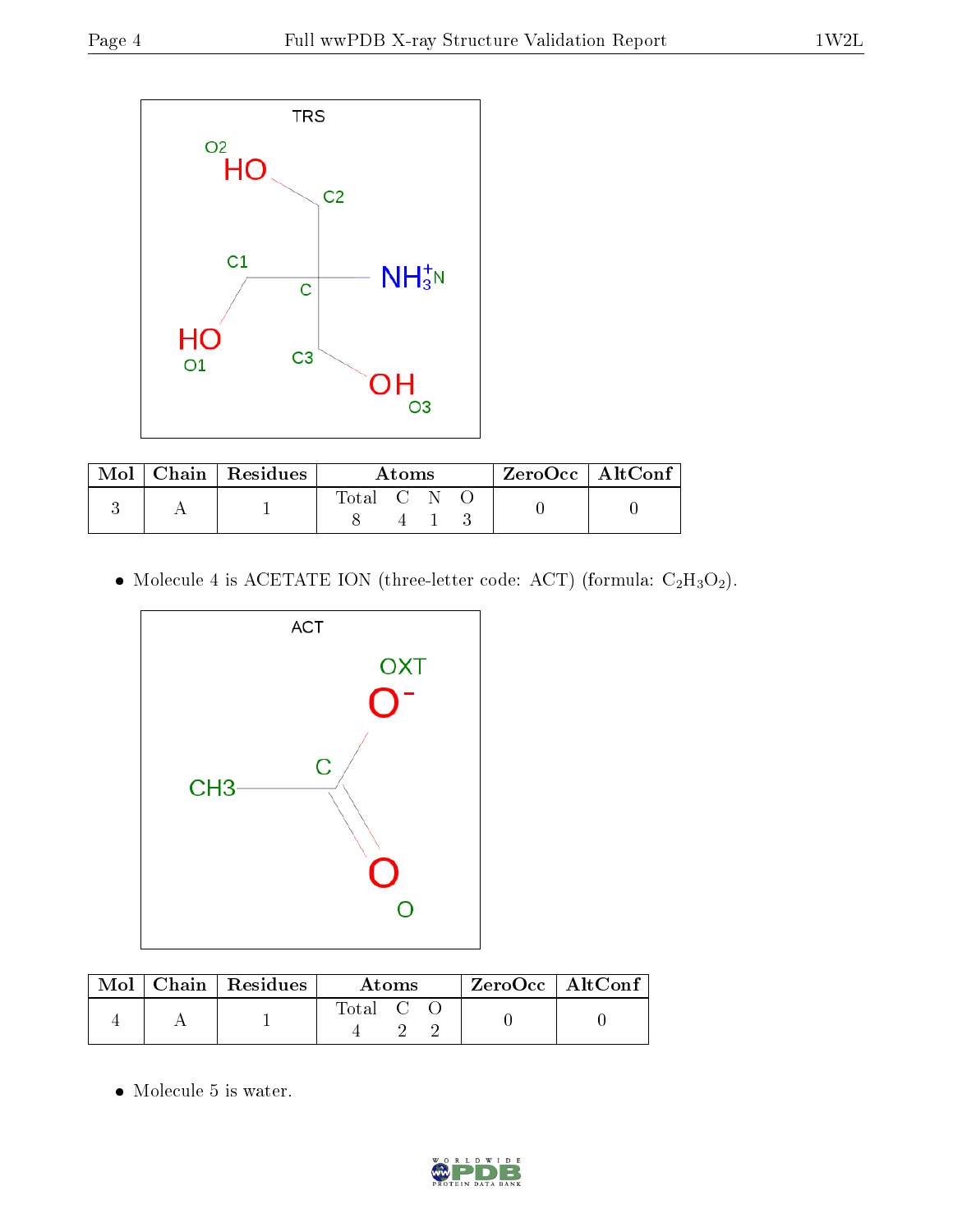|  | $Mol$   Chain   Residues | Atoms | $ZeroOcc \   \ AltConf$ |  |
|--|--------------------------|-------|-------------------------|--|
|  | 131                      | Total |                         |  |

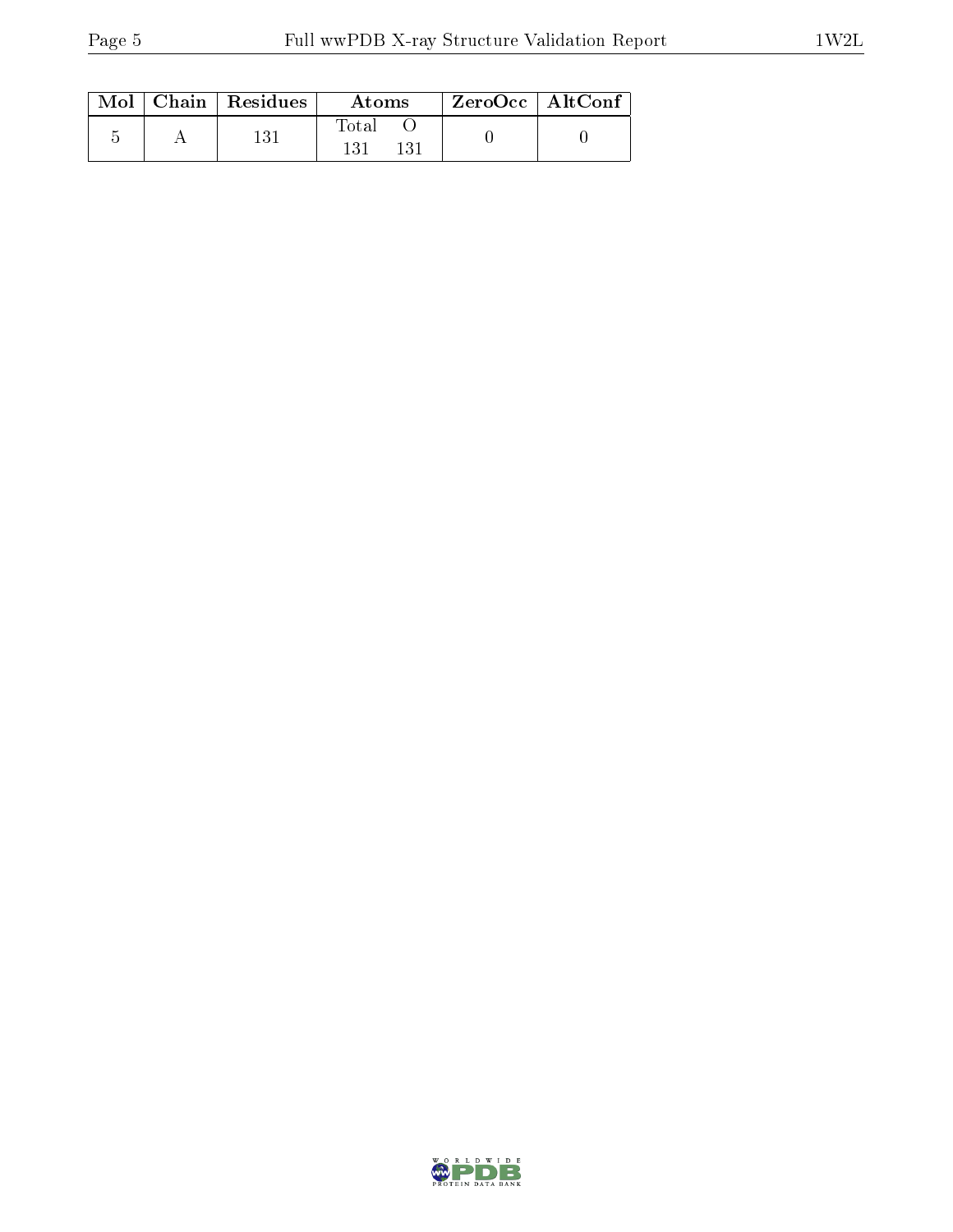## 3 Residue-property plots (i)

These plots are drawn for all protein, RNA and DNA chains in the entry. The first graphic for a chain summarises the proportions of the various outlier classes displayed in the second graphic. The second graphic shows the sequence view annotated by issues in geometry. Residues are colorcoded according to the number of geometric quality criteria for which they contain at least one outlier: green  $= 0$ , yellow  $= 1$ , orange  $= 2$  and red  $= 3$  or more. Stretches of 2 or more consecutive residues without any outlier are shown as a green connector. Residues present in the sample, but not in the model, are shown in grey.

Note EDS was not executed.

• Molecule 1: CYTOCHROME OXIDASE SUBUNIT II



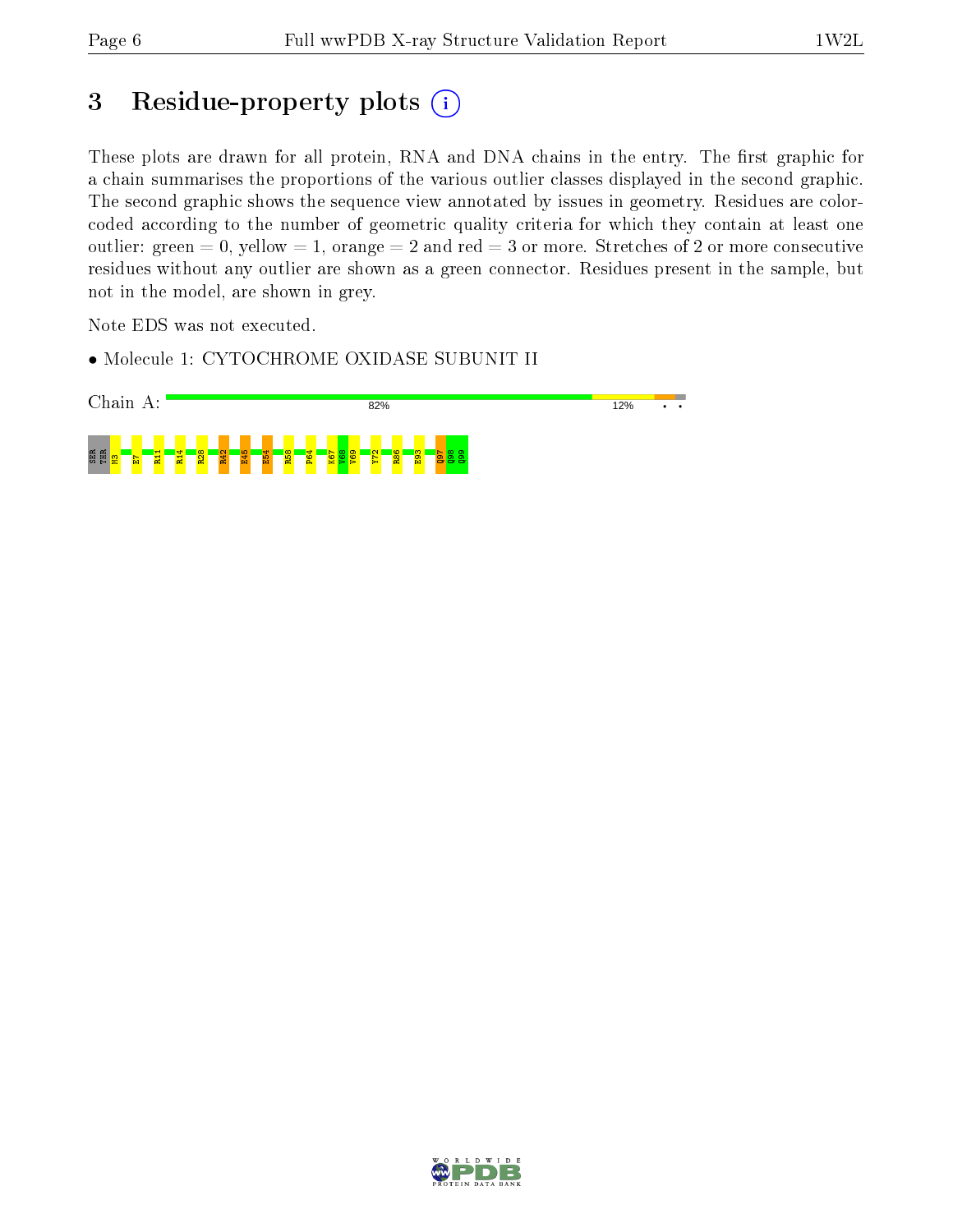# 4 Data and refinement statistics  $(i)$

Xtriage (Phenix) and EDS were not executed - this section is therefore incomplete.

| Property                               | <b>Value</b>                                    | Source    |  |
|----------------------------------------|-------------------------------------------------|-----------|--|
| Space group                            | P 41 21 2                                       | Depositor |  |
| Cell constants                         | $54.05\text{\AA}$<br>91.35Å<br>54.05Å           | Depositor |  |
| a, b, c, $\alpha$ , $\beta$ , $\gamma$ | $90.00^\circ$<br>$90.00^\circ$<br>$90.00^\circ$ |           |  |
| Resolution (A)                         | 10.00<br>1.30                                   | Depositor |  |
| % Data completeness                    | $93.8(10.00-1.30)$                              | Depositor |  |
| (in resolution range)                  |                                                 |           |  |
| $R_{merge}$                            | 0.06                                            | Depositor |  |
| $\mathrm{R}_{sym}$                     | (Not available)                                 | Depositor |  |
| Refinement program                     | SHELXL-97                                       | Depositor |  |
| $R, R_{free}$                          | 0.142<br>0.170<br>$\ddot{\phantom{a}}$          | Depositor |  |
| Estimated twinning fraction            | No twinning to report.                          | Xtriage   |  |
| Total number of atoms                  | 932                                             | wwPDB-VP  |  |
| Average B, all atoms $(A^2)$           | 22.0                                            | wwPDB-VP  |  |

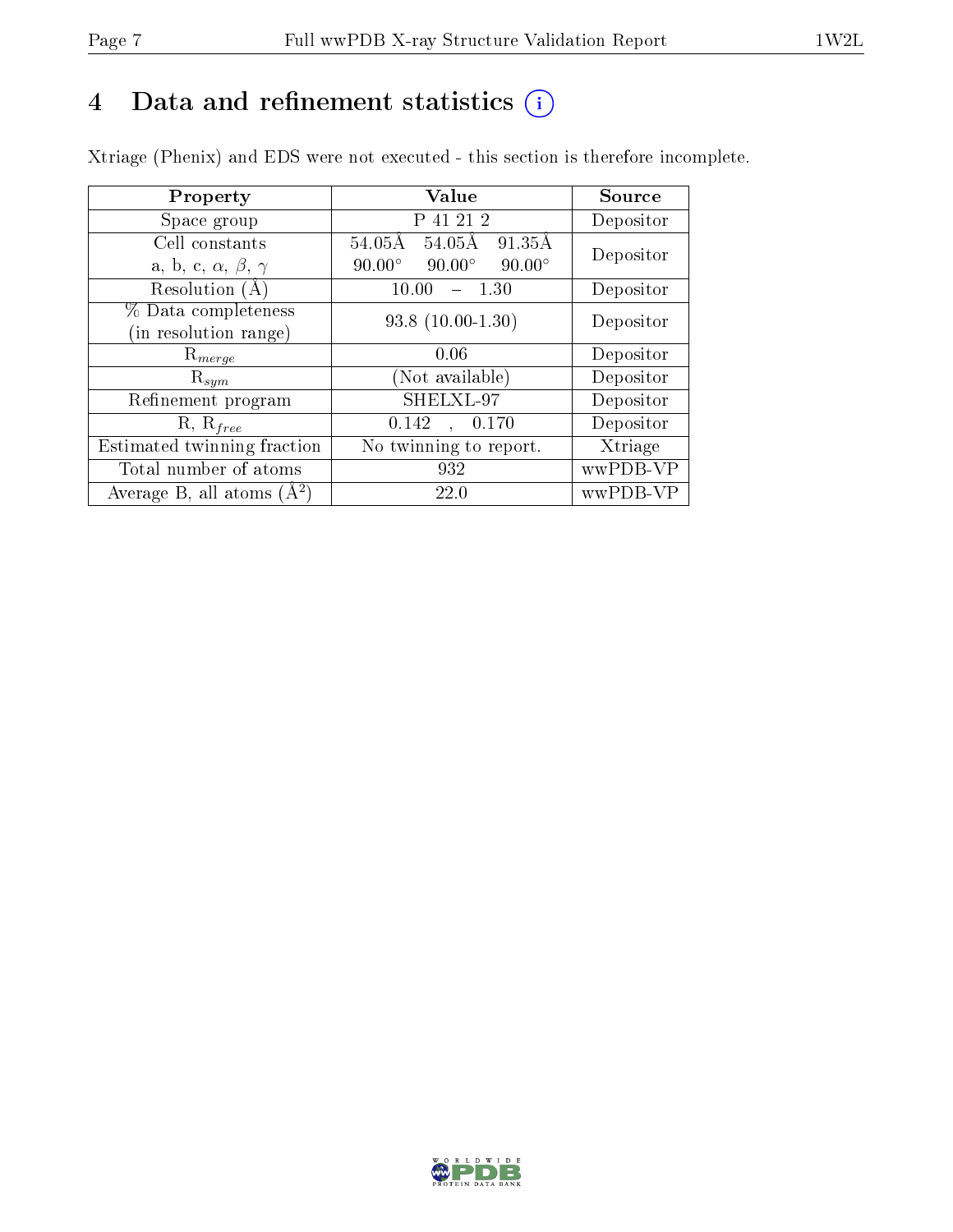# 5 Model quality  $(i)$

## 5.1 Standard geometry  $(i)$

Bond lengths and bond angles in the following residue types are not validated in this section: TRS, HEC, ACT

The Z score for a bond length (or angle) is the number of standard deviations the observed value is removed from the expected value. A bond length (or angle) with  $|Z| > 5$  is considered an outlier worth inspection. RMSZ is the root-mean-square of all Z scores of the bond lengths (or angles).

|            | Chain | Bond lengths                 | Bond angles |                     |  |
|------------|-------|------------------------------|-------------|---------------------|--|
| $Mol \mid$ |       | RMSZ $\mid \#Z \mid >5$ RMSZ |             | $\# Z  > 5$         |  |
|            |       | 760                          | 1.81        | $11/1026$ $(1.1\%)$ |  |

There are no bond length outliers.

|  |  | All (11) bond angle outliers are listed below: |  |  |
|--|--|------------------------------------------------|--|--|
|  |  |                                                |  |  |

| Mol | Chain | Res | Type       | Atoms                 | Z       | Observed $(°)$ | Ideal $(^\circ)$ |
|-----|-------|-----|------------|-----------------------|---------|----------------|------------------|
| 1   | А     | 86  | $\rm{ARG}$ | $CD-NE- CZ$           | 33.93   | 171.10         | 123.60           |
| 1   | А     | 14  | $\rm{ARG}$ | $CD-NE- CZ$           | 19.77   | 151.28         | 123.60           |
|     | А     | 86  | $\rm{ARG}$ | $NE- CZ-NH2$          | 10.20   | 125.40         | 120.30           |
|     | А     | 11  | $\rm{ARG}$ | NE-CZ-NH <sub>2</sub> | $-7.26$ | 116.67         | 120.30           |
| 1   | А     | 58  | $\rm{ARG}$ | NE-CZ-NH1             | $-6.84$ | 116.88         | 120.30           |
| 1   | А     | 11  | $\rm{ARG}$ | $CD-NE- CZ$           | 6.20    | 132.28         | 123.60           |
| 1   | А     | 54  | GLU        | OE1-CD-OE2            | $-5.89$ | 116.23         | 123.30           |
|     | А     | 86  | $\rm{ARG}$ | NH1-CZ-NH2            | $-5.88$ | 112.93         | 119.40           |
| 1   | А     | 28  | $\rm{ARG}$ | $CD-NE- CZ$           | 5.38    | 131.12         | 123.60           |
| 1   | А     | 42  | $\rm{ARG}$ | $CD-NE- CZ$           | 5.07    | 130.70         | 123.60           |
|     | А     | 45  | GLU        | $CA-CB-CG$            | 5.01    | 124.43         | 113.40           |

There are no chirality outliers.

There are no planarity outliers.

## $5.2$  Too-close contacts  $(i)$

In the following table, the Non-H and H(model) columns list the number of non-hydrogen atoms and hydrogen atoms in the chain respectively. The H(added) column lists the number of hydrogen atoms added and optimized by MolProbity. The Clashes column lists the number of clashes within the asymmetric unit, whereas Symm-Clashes lists symmetry related clashes.

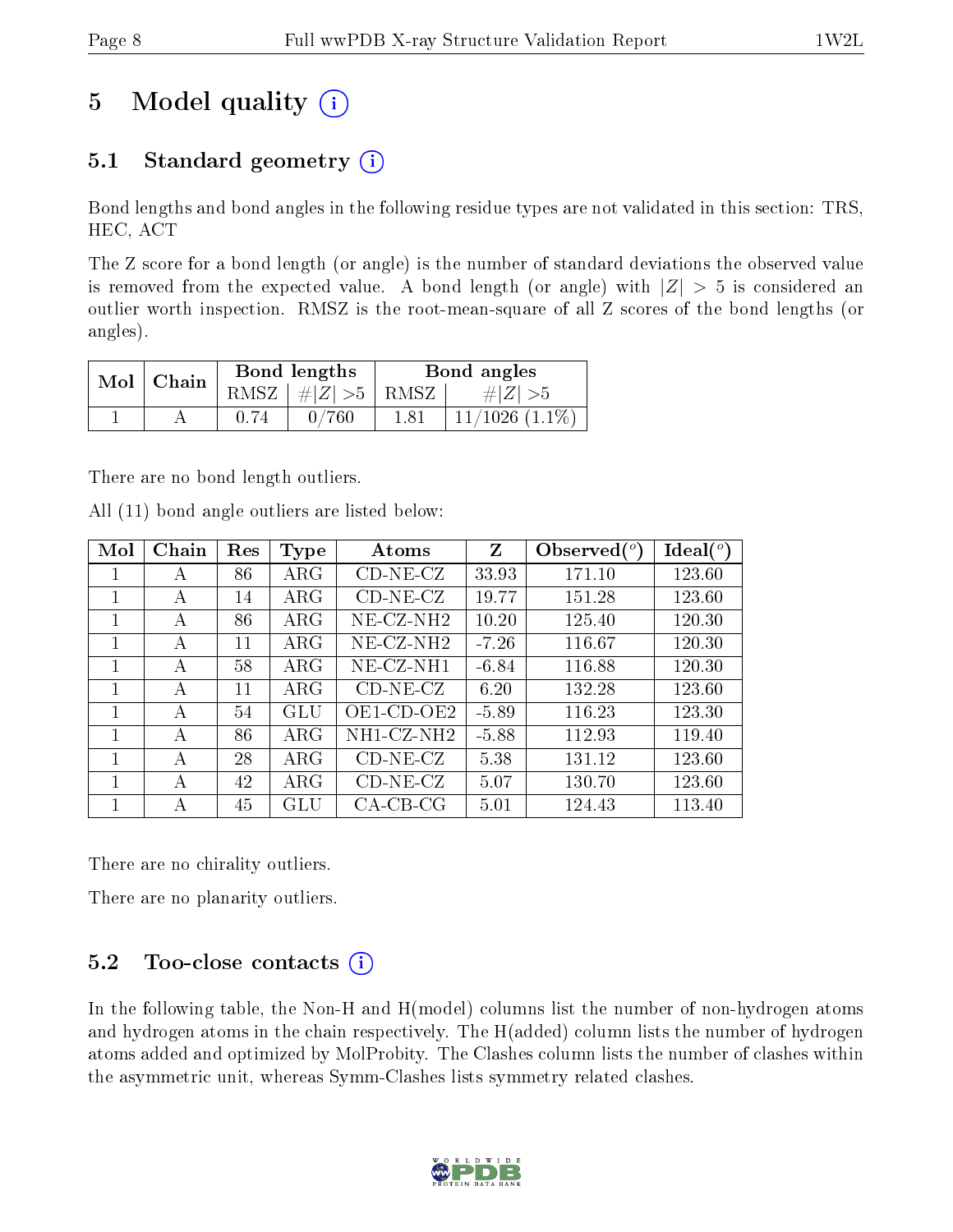|  |     |      | Mol   Chain   Non-H   H(model)   H(added)   Clashes   Symm-Clashes |
|--|-----|------|--------------------------------------------------------------------|
|  | 746 | 734  |                                                                    |
|  |     |      |                                                                    |
|  |     | 1 ດ. |                                                                    |
|  |     |      |                                                                    |
|  | 131 |      |                                                                    |
|  | 039 |      |                                                                    |

The all-atom clashscore is defined as the number of clashes found per 1000 atoms (including hydrogen atoms). The all-atom clashscore for this structure is 13.

All (21) close contacts within the same asymmetric unit are listed below, sorted by their clash magnitude.

|                   |                              | Interatomic       | Clash         |
|-------------------|------------------------------|-------------------|---------------|
| Atom-1            | Atom-2                       | distance $(A)$    | overlap $(A)$ |
| 1:A:42:ARG:NH1    | 3: A: 1101: TRS: O1          | 1.94              | 0.98          |
| 1: A:72:TYR:HE2   | 3:A:1101:TRS:HN3             | 0.97              | 0.93          |
| 1:A:42:ARG:HH12   | 3:A:1101:TRS:Cl              | 2.07              | 0.66          |
| 1:A:72:TYR:HE2    | 3:A:1101:TRS:N               | 1.82              | 0.65          |
| 3:A:1101:TRS:H22  | 5:A:2044:HOH:O               | 1.98              | 0.62          |
| 1: A:93: GLU:O    | 1:A:97:GLN:HG2               | 2.05              | 0.56          |
| 1:A:42:ARG:HH22   | 3:A:1101:TRS:H11             | 1.72              | 0.55          |
| 1: A:3: MET:HE2   | 1:A:7:GLU:HB3                | 1.88              | 0.55          |
| 1:A:64:PRO:HG3    | 5:A:2108:HOH:O               | 2.05              | 0.55          |
| 1:A:42:ARG:HH22   | 3:A:1101:TRS:Cl              | 2.23              | 0.52          |
| 1: A:45: GLU:HG2  | 5:A:2098:HOH:O               | 2.10              | 0.51          |
| 1: A:67: LYS: HD2 | 5:A:2089:HOH:O               | $\overline{2.13}$ | 0.48          |
| 1: A:3:MET:N      | 5:A:2002:HOH:O               | 2.48              | 0.47          |
| 1: A:72:TYR:CE2   | 3:A:1101:TRS:N               | 2.67              | 0.46          |
| 1:A:69:VAL:HG11   | 3:A:1101:TRS:HN1             | 1.81              | 0.46          |
| 1: A: 7: GLU: HG2 | 5:A:2006:HOH:O               | 2.17              | 0.44          |
| 3:A:1101:TRS:HO2  | 3:A:1101:TRS:H <sub>01</sub> | 1.65              | 0.43          |
| 1: A:3: MET:HE2   | 1:A:7:GLU:CB                 | 2.48              | 0.43          |
| 2:A:1100:HEC:HBB3 | 2:A:1100:HEC:HMB1            | 2.01              | 0.42          |
| 3:A:1101:TRS:H12  | 5:A:2058:HOH:O               | 2.19              | 0.41          |
| 3:A:1101:TRS:O2   | 5:A:2128:HOH:O               | 2.05              | 0.41          |

There are no symmetry-related clashes.

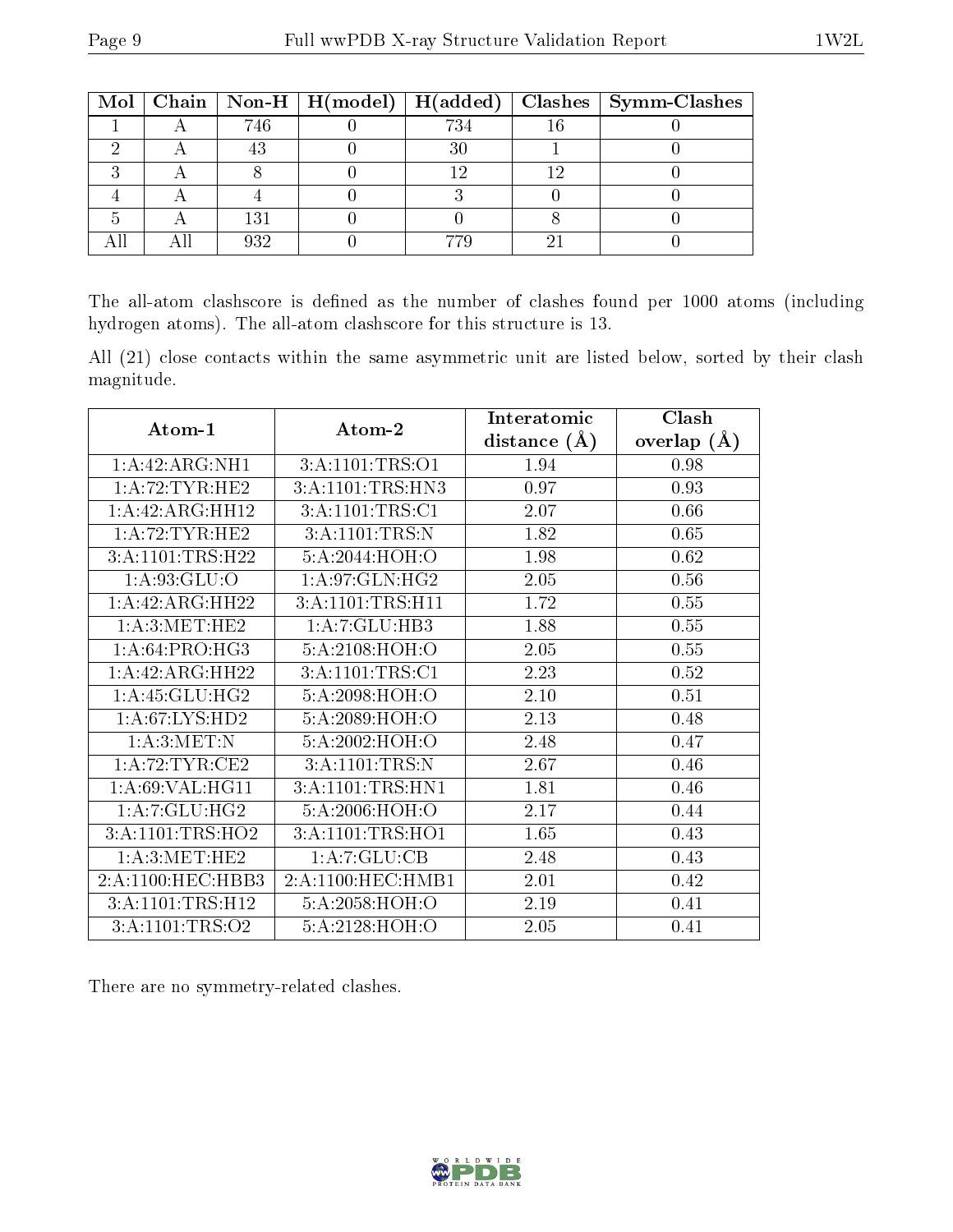## 5.3 Torsion angles (i)

#### 5.3.1 Protein backbone  $(i)$

In the following table, the Percentiles column shows the percent Ramachandran outliers of the chain as a percentile score with respect to all X-ray entries followed by that with respect to entries of similar resolution.

The Analysed column shows the number of residues for which the backbone conformation was analysed, and the total number of residues.

|  | Mol   Chain   Analysed   Favoured   Allowed   Outliers   Percentiles |  |                                                            |  |
|--|----------------------------------------------------------------------|--|------------------------------------------------------------|--|
|  | $\mid 95/99 \; (96\%) \mid 93 \; (98\%) \mid 2 \; (2\%) \mid$        |  | $\begin{array}{ c c c c }\n\hline\n100 & 100\n\end{array}$ |  |

There are no Ramachandran outliers to report.

#### $5.3.2$  Protein sidechains  $(i)$

In the following table, the Percentiles column shows the percent sidechain outliers of the chain as a percentile score with respect to all X-ray entries followed by that with respect to entries of similar resolution.

The Analysed column shows the number of residues for which the sidechain conformation was analysed, and the total number of residues.

|  | Mol   Chain   Analysed   Rotameric   Outliers   Percentiles |          |                                 |  |
|--|-------------------------------------------------------------|----------|---------------------------------|--|
|  | 79/81 (98%)   77 (98%)                                      | $2(2\%)$ | $\vert 47 \vert \vert 10 \vert$ |  |

All (2) residues with a non-rotameric sidechain are listed below:

| Mol | Chain | Res | Type |
|-----|-------|-----|------|
|     |       |     |      |
|     |       |     |      |

Some sidechains can be flipped to improve hydrogen bonding and reduce clashes. All (1) such sidechains are listed below:

| Chain   Res | vpe |
|-------------|-----|
|             |     |

#### 5.3.3 RNA  $(i)$

There are no RNA molecules in this entry.

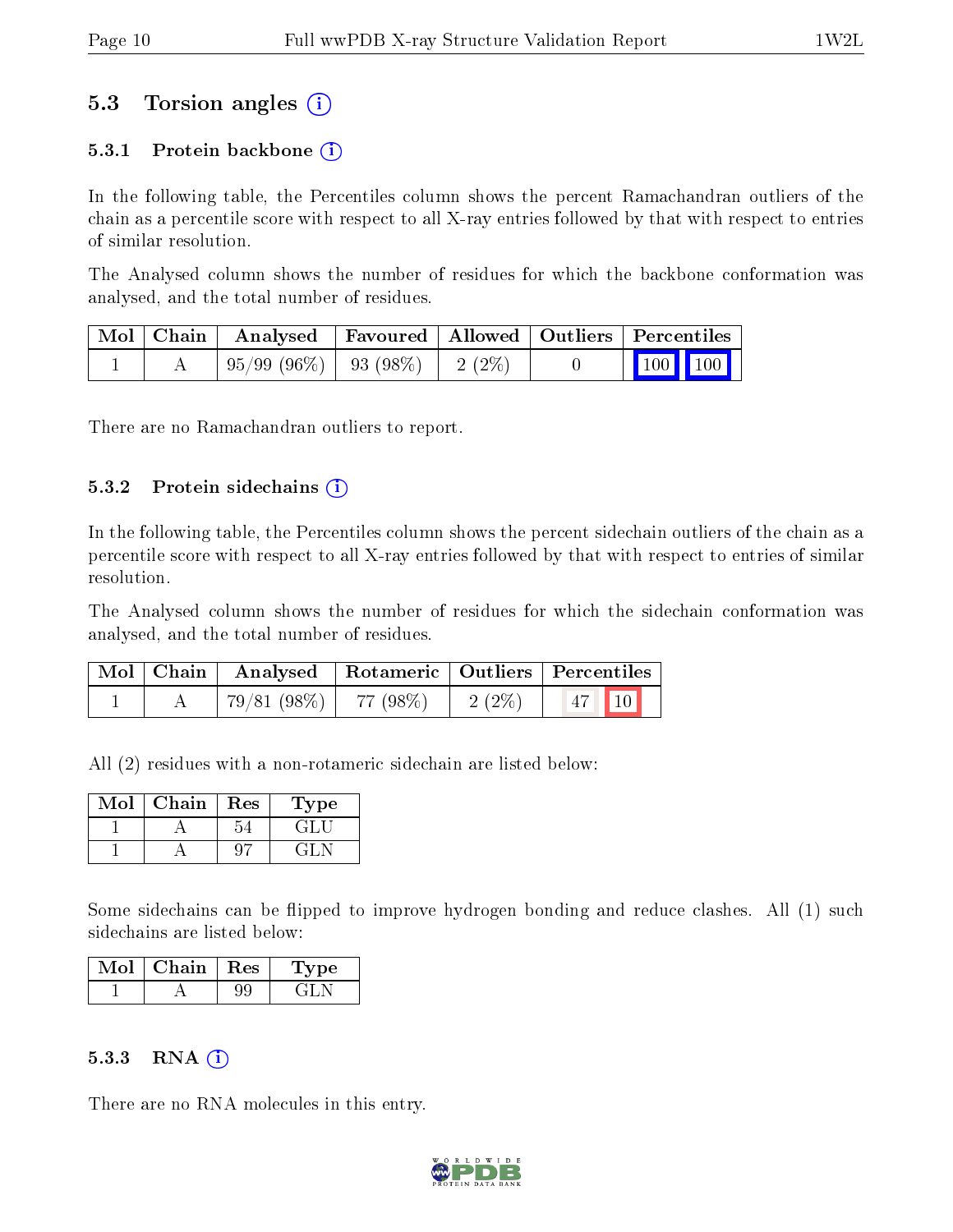### 5.4 Non-standard residues in protein, DNA, RNA chains (i)

There are no non-standard protein/DNA/RNA residues in this entry.

### 5.5 Carbohydrates  $(i)$

There are no carbohydrates in this entry.

### 5.6 Ligand geometry  $(i)$

3 ligands are modelled in this entry.

In the following table, the Counts columns list the number of bonds (or angles) for which Mogul statistics could be retrieved, the number of bonds (or angles) that are observed in the model and the number of bonds (or angles) that are dened in the Chemical Component Dictionary. The Link column lists molecule types, if any, to which the group is linked. The Z score for a bond length (or angle) is the number of standard deviations the observed value is removed from the expected value. A bond length (or angle) with  $|Z| > 2$  is considered an outlier worth inspection. RMSZ is the root-mean-square of all Z scores of the bond lengths (or angles).

| Mol<br>Type | Chain | Res | Link             | Bond lengths             |          |      | Bond angles |          |          |             |
|-------------|-------|-----|------------------|--------------------------|----------|------|-------------|----------|----------|-------------|
|             |       |     |                  |                          | Counts   | RMSZ | # $ Z  > 2$ | Counts   | RMSZ     | # $ Z  > 2$ |
| ി<br>k)     | TRS   |     | 1101             | $\overline{\phantom{a}}$ | 7.7.7    | 1.64 | (14%)       | 9.9.9    | $1.40\,$ | 2(22%)      |
| 4           | ACT   |     | 1102             | $\overline{\phantom{a}}$ | 1.3.3    | 6.07 | $(100\%)$   | 0.3.3    | 0.00     |             |
| $\Omega$    | HEC   |     | L <sub>100</sub> |                          | 26,50,50 | 2.09 | $5(19\%)$   | 18,82,82 | 2.53     | 10(55%)     |

In the following table, the Chirals column lists the number of chiral outliers, the number of chiral centers analysed, the number of these observed in the model and the number defined in the Chemical Component Dictionary. Similar counts are reported in the Torsion and Rings columns. '-' means no outliers of that kind were identified.

|     |      |            |                | Mol   Type   Chain   Res   Link   Chirals   Torsions   Rings |  |
|-----|------|------------|----------------|--------------------------------------------------------------|--|
| TRS |      | $\sim 100$ | <b>Service</b> | 3/9/9/9                                                      |  |
| HEC | 1100 |            | $\sim$         | 0/6/54/54                                                    |  |

All (7) bond length outliers are listed below:

| Mol                         | Chain        | Res  | <b>Type</b> | Atoms      | Z       | Observed $(A)$ | $Ideal(\AA)$ |
|-----------------------------|--------------|------|-------------|------------|---------|----------------|--------------|
| $\mathcal{D}_{\mathcal{A}}$ |              | 1100 | <b>HEC</b>  | $C3C-C2C$  | $-7.08$ | 1.33           | 1.40         |
|                             |              | 1102 | ACT         | $CH3-C$    | 6.07    | 1.56           | 1.48         |
|                             | $\mathbf{A}$ | 1100 | <b>HEC</b>  | $CAD$ -C3D | 4.28    | 1.58           | 1.52         |
| റ                           |              | 1100 | HEC -       | C1C-CHC    | $-3.21$ | 1.32           | 1.41         |
| ച                           |              | 1100 | HEC.        | $C3B-C2B$  | $-2.91$ | 1.37           | 1.40         |

Continued on next page...

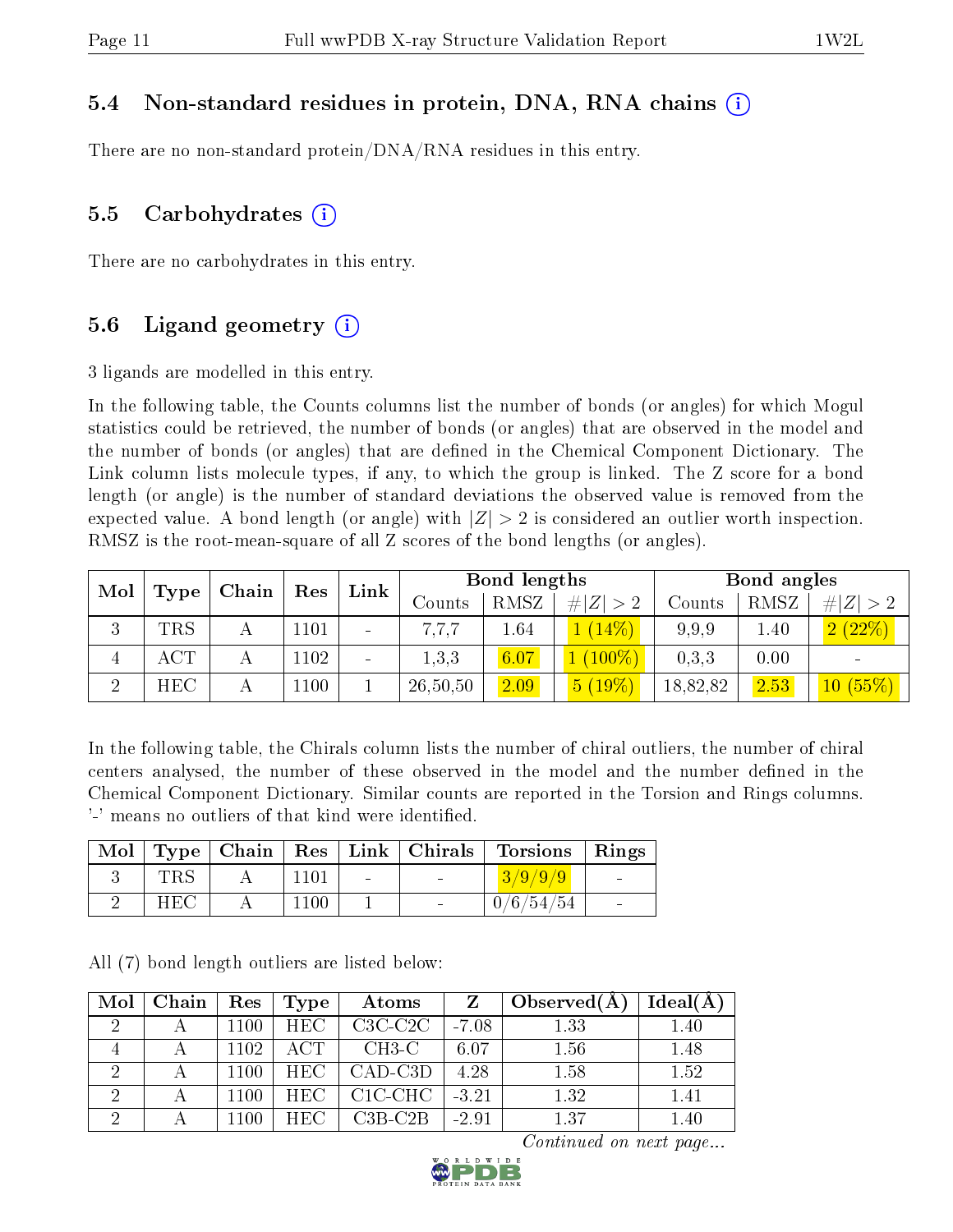| Contentation provisions page                                      |      |     |                               |      |                                    |      |  |  |  |  |  |
|-------------------------------------------------------------------|------|-----|-------------------------------|------|------------------------------------|------|--|--|--|--|--|
| $\blacksquare$ Mol $\vert$ Chain $\vert$ Res $\vert$ Type $\vert$ |      |     | $\boldsymbol{\mathrm{Atoms}}$ |      | Observed( $\AA$ )   Ideal( $\AA$ ) |      |  |  |  |  |  |
|                                                                   | 1101 | TRS | $C1-C$                        | 2.27 | $1.60\,$                           | 1.53 |  |  |  |  |  |
|                                                                   | 1100 |     | $HEC$   CMD-C2D   -2.02       |      | 1.47                               | 1.51 |  |  |  |  |  |

Continued from previous page...

All (12) bond angle outliers are listed below:

| Mol            | Chain | Res  | <b>Type</b> | Atoms                                    | Z       | Observed $(°)$ | Ideal <sup>(o)</sup> |
|----------------|-------|------|-------------|------------------------------------------|---------|----------------|----------------------|
| $\overline{2}$ | А     | 1100 | HEC         | $CMC-C2C-C1C$                            | $-4.28$ | 121.88         | 128.46               |
| $\overline{2}$ | А     | 1100 | <b>HEC</b>  | CBA-CAA-C2A                              | $-3.80$ | 105.48         | 112.48               |
| $\overline{2}$ | A     | 1100 | <b>HEC</b>  | $C1D-C2D-C3D$                            | $-3.69$ | 104.43         | 107.00               |
| $\overline{2}$ | A     | 1100 | HEC         | $CMC-C2C-C3C$                            | 3.60    | 130.05         | 125.82               |
| $\overline{2}$ | А     | 1100 | <b>HEC</b>  | $CMB-C2B-C3B$                            | 3.58    | 130.03         | 125.82               |
| $\overline{2}$ | А     | 1100 | <b>HEC</b>  | $CMD$ -C <sub>2</sub> D-C <sub>3</sub> D | 3.10    | 130.79         | 124.94               |
| $\overline{2}$ | А     | 1100 | HEC         | CAA-CBA-CGA                              | 2.75    | 117.29         | 112.67               |
| $\overline{2}$ | А     | 1100 | <b>HEC</b>  | $C4B-C3B-C2B$                            | 2.49    | 109.04         | 106.35               |
| $\overline{2}$ | A     | 1100 | <b>HEC</b>  | $CMD$ - $C2D$ - $C1D$                    | $-2.40$ | 124.78         | 128.46               |
| 3              | A     | 1101 | <b>TRS</b>  | $O1-C1-C$                                | $-2.18$ | 104.09         | 111.00               |
| 3              | А     | 1101 | <b>TRS</b>  | $C2-C1$                                  | $-2.02$ | 104.53         | 110.81               |
| 2              | А     | 1100 | HEC         | $CMA-C3A-C2A$                            | 2.00    | 128.72         | 124.94               |

There are no chirality outliers.

All (3) torsion outliers are listed below:

| $Mol$   Chain |      | Res   Type | Atoms        |
|---------------|------|------------|--------------|
|               | 1101 | <b>TRS</b> | $N$ -C-C1-O1 |
|               | 1101 | <b>TRS</b> | $C2-C1-01$   |
|               | 1101 | TRS        | $C3-C-C1-O1$ |

There are no ring outliers.

2 monomers are involved in 13 short contacts:

| Mol | Chain |      | Res   Type   Clashes   Symm-Clashes |
|-----|-------|------|-------------------------------------|
|     |       |      |                                     |
|     |       | H EG |                                     |

The following is a two-dimensional graphical depiction of Mogul quality analysis of bond lengths, bond angles, torsion angles, and ring geometry for all instances of the Ligand of Interest. In addition, ligands with molecular weight > 250 and outliers as shown on the validation Tables will also be included. For torsion angles, if less then 5% of the Mogul distribution of torsion angles is within 10 degrees of the torsion angle in question, then that torsion angle is considered an outlier. Any bond that is central to one or more torsion angles identified as an outlier by Mogul will be highlighted in the graph. For rings, the root-mean-square deviation (RMSD) between the ring

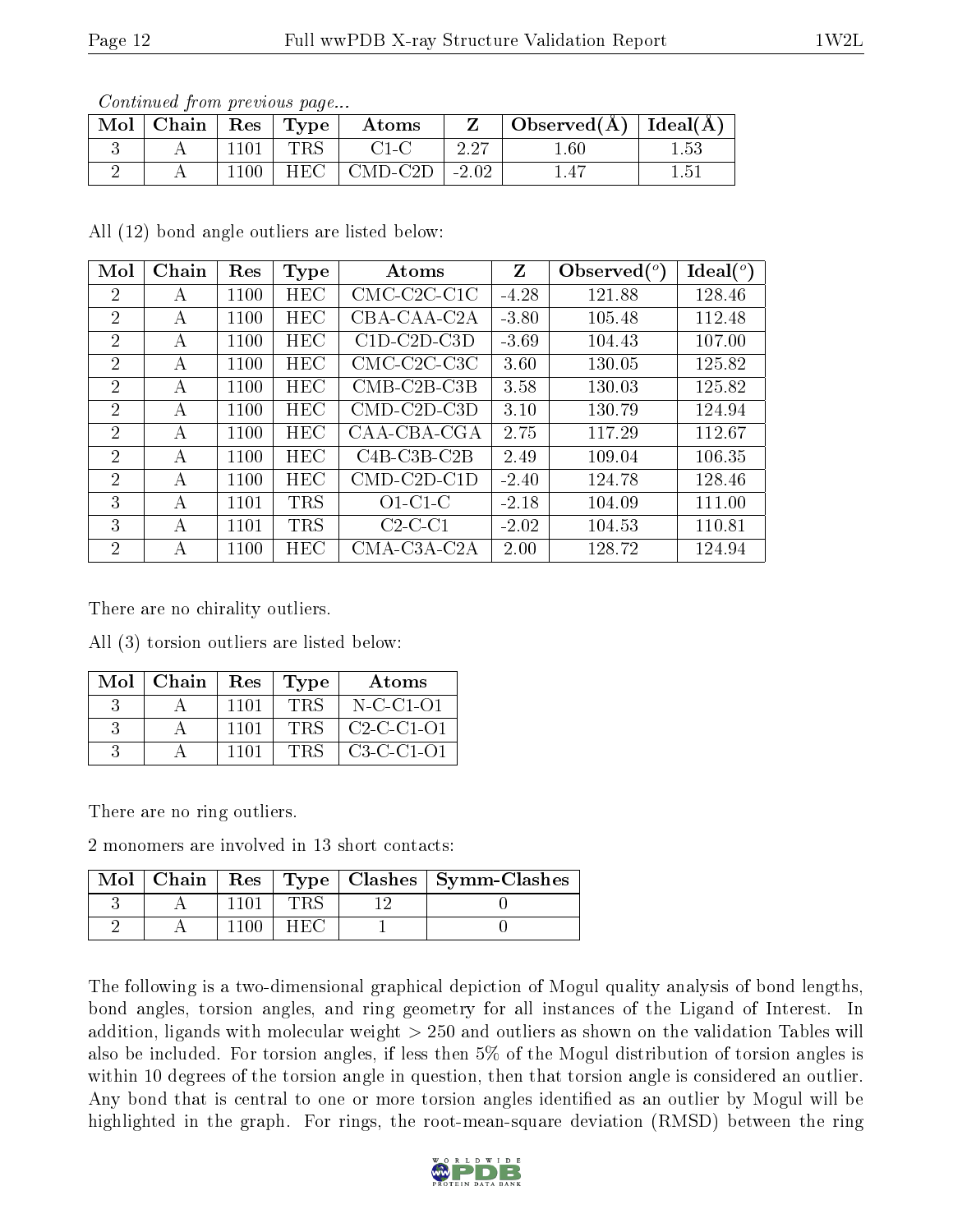in question and similar rings identified by Mogul is calculated over all ring torsion angles. If the average RMSD is greater than 60 degrees and the minimal RMSD between the ring in question and any Mogul-identied rings is also greater than 60 degrees, then that ring is considered an outlier. The outliers are highlighted in purple. The color gray indicates Mogul did not find sufficient equivalents in the CSD to analyse the geometry.



### 5.7 [O](https://www.wwpdb.org/validation/2017/XrayValidationReportHelp#nonstandard_residues_and_ligands)ther polymers (i)

There are no such residues in this entry.

## 5.8 Polymer linkage issues (i)

There are no chain breaks in this entry.